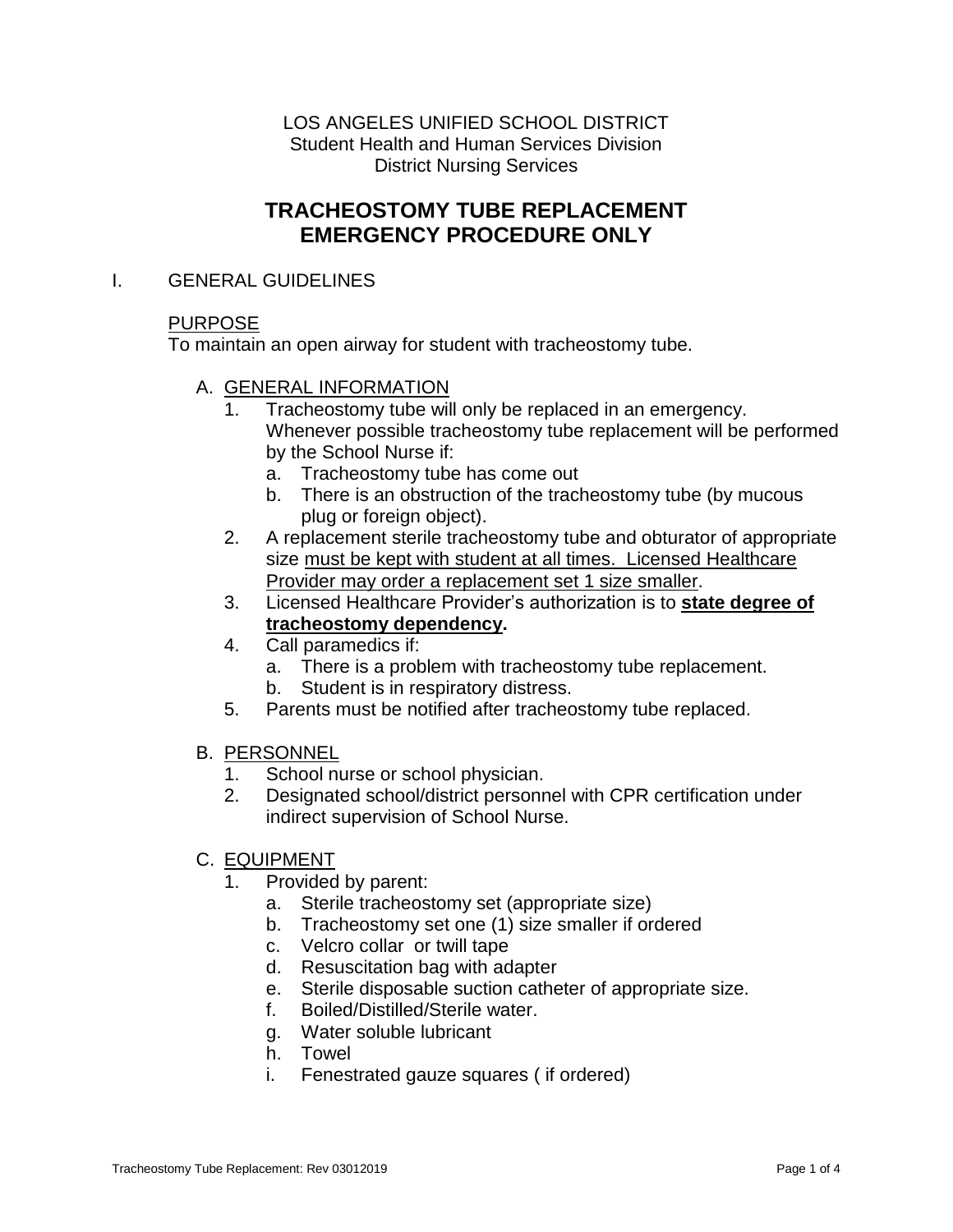- 2. Provided by school:
	- a. Blunt scissors if using twill tape
	- b. Aluminum foil
	- c. Non-waxed paper/plastic cups
	- d. Disposable non-latex gloves
	- e. Tissue or gauze squares
	- f. Plastic bag for disposal of waste
	- g. 2 small plastic bags for return of dislodged tracheostomy tube

# II. PROCEDURE

| <b>ESSENTIAL STEPS</b>                                                                                                               | <b>KEY POINTS AND PRECAUTIONS</b>                                                                    |
|--------------------------------------------------------------------------------------------------------------------------------------|------------------------------------------------------------------------------------------------------|
| 1. If licensed Nursing personnel is not<br>available, CALL 911 and proceed with<br><b>Tracheostomy Tube Replacement</b><br>protocol. | <b>REMAIN WITH STUDENT</b>                                                                           |
| 2. Wash hands if possible.                                                                                                           | May use hand sanitizer if available.                                                                 |
| 3. Assemble equipment, on aluminum foil if<br>possible.                                                                              |                                                                                                      |
| 4. Reassure student during procedure.                                                                                                | A calm, assured approach promotes student<br>cooperation and ease of tracheostomy tube<br>insertion. |
| 5. Gently position student with head tilted<br>back as far as possible.                                                              | Place a rolled towel under the shoulders to<br>extend the neck.                                      |
| 6. Open sterile tracheostomy set.                                                                                                    |                                                                                                      |
| 7. Put on gloves.                                                                                                                    |                                                                                                      |
| 8. Insert the obturator into the tube and<br>apply water soluble lubricant or water.                                                 | Hold obturator in place with thumb.                                                                  |
| 9. Use fingers of non-dominant hand to<br>open stoma by spreading the skin.                                                          | Stand at student's side.                                                                             |
| 10. Place the tip of the new tracheostomy<br>tube with obturator into opening, and<br>insert.                                        | Gently follow curvature of trachea until tube<br>is completely in place.                             |
| 11. Hold firmly in place with one hand on<br>wings of tracheostomy tube and<br>immediately remove obturator using the<br>other hand. |                                                                                                      |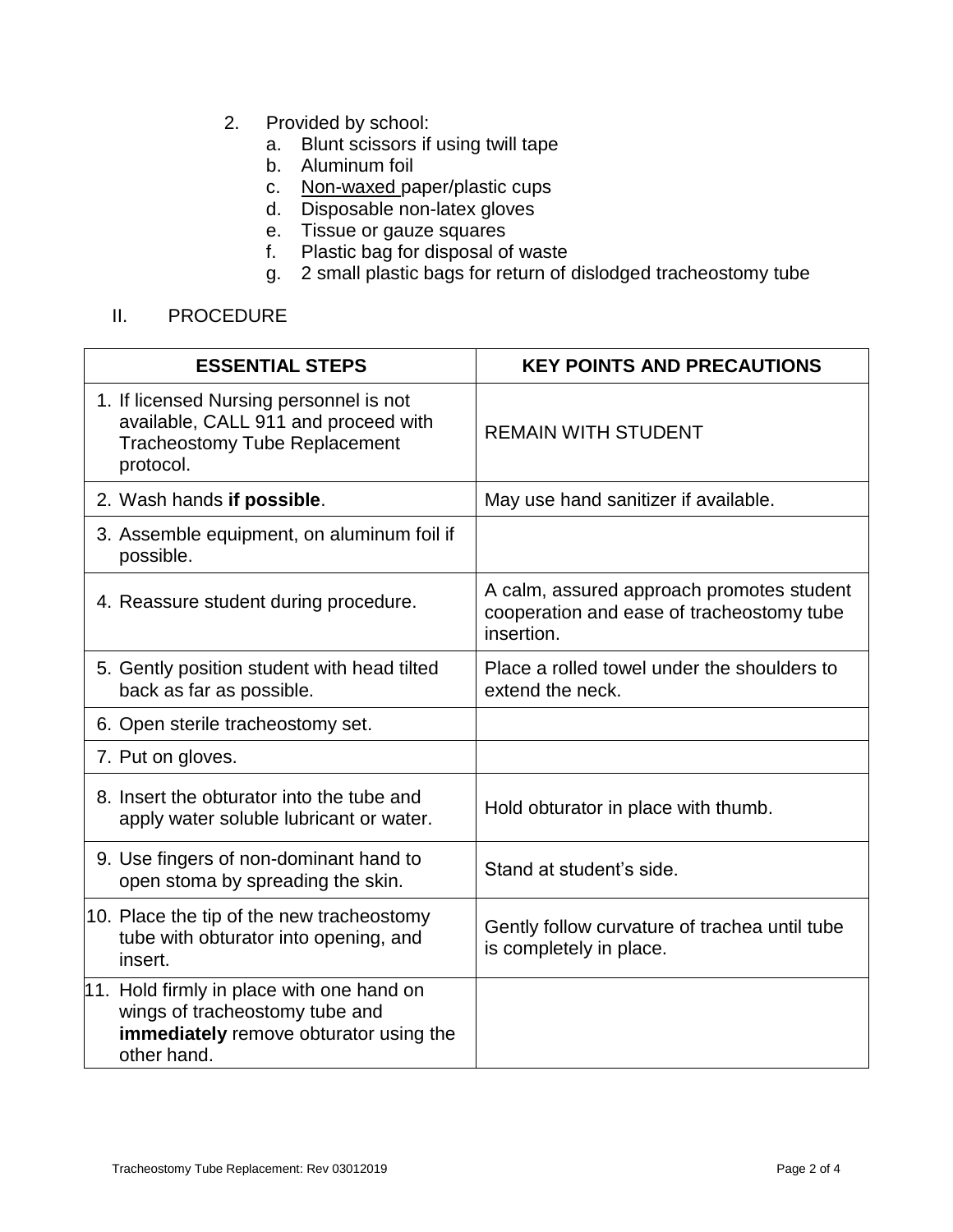|     | <b>ESSENTIAL STEPS</b>                                                                                                                                                                                                                                                                                                                                                                                                                                                                                                                                                                                                | <b>KEY POINTS AND PRECAUTIONS</b>                                                                                                             |
|-----|-----------------------------------------------------------------------------------------------------------------------------------------------------------------------------------------------------------------------------------------------------------------------------------------------------------------------------------------------------------------------------------------------------------------------------------------------------------------------------------------------------------------------------------------------------------------------------------------------------------------------|-----------------------------------------------------------------------------------------------------------------------------------------------|
| 12. | If unable to insert the new tracheostomy<br>tube<br>a. Reposition student's neck to ensure<br>that it is properly extended. Make<br>second attempt to reinsert<br>tracheostomy tube.<br>b. If unable to insert tracheostomy tube<br>on second attempt, repeat using<br>tracheostomy tube one (1) size<br>smaller, if ordered.<br>c. If still unable to insert tracheostomy<br>tube:<br>Disconnect suction catheter from<br>İ.<br>the suction machine<br>ii. Keep chin pointing up<br>Insert catheter into stoma<br>iii.<br>approximately 1 to 1 $\frac{1}{2}$ inches.<br>iv. Hold in place until paramedics<br>arrive | This keeps the stoma from closing and allows<br>some air to flow into the airway.<br>If mucous accumulates around stoma, wipe<br>with tissue. |
| 13. | If able to insert new tracheostomy tube,<br>listen and feel for air exchange; suction<br>if needed                                                                                                                                                                                                                                                                                                                                                                                                                                                                                                                    | Use resuscitation bag, if needed to give puffs<br>of air.                                                                                     |
| 14. | Secure tracheostomy tube in place with<br>Velcro collar or twill ties.                                                                                                                                                                                                                                                                                                                                                                                                                                                                                                                                                | Twill ties should be tied with a double knot.<br>One finger should fit between the ties of<br>collar and neck.                                |
| 15. | Clean skin around tracheostomy stoma<br>if needed and reapply fenestrated<br>gauze if ordered.                                                                                                                                                                                                                                                                                                                                                                                                                                                                                                                        | Only ordered fenestrated gauze is to be<br>applied to prevent aspiration of gauze lint.                                                       |
| 16. | Dispose of waste materials. Used<br>tracheostomy tube should be returned<br>to parents in double bag.                                                                                                                                                                                                                                                                                                                                                                                                                                                                                                                 | Universal Precautions require that all waste<br>materials be double bagged.                                                                   |
| 17. | Remove gloves and wash hands.                                                                                                                                                                                                                                                                                                                                                                                                                                                                                                                                                                                         |                                                                                                                                               |
| 18. | Document procedure including reason<br>for replacement and response of<br>student.                                                                                                                                                                                                                                                                                                                                                                                                                                                                                                                                    | School nurse, physician or designated school<br>personnel are required to document<br>electronically on health record.                        |
| 19. | Notify parents after tracheostomy tube<br>replacement procedure.                                                                                                                                                                                                                                                                                                                                                                                                                                                                                                                                                      | Parents must provide another sterile<br>replacement tracheostomy set prior to return<br>to school.                                            |